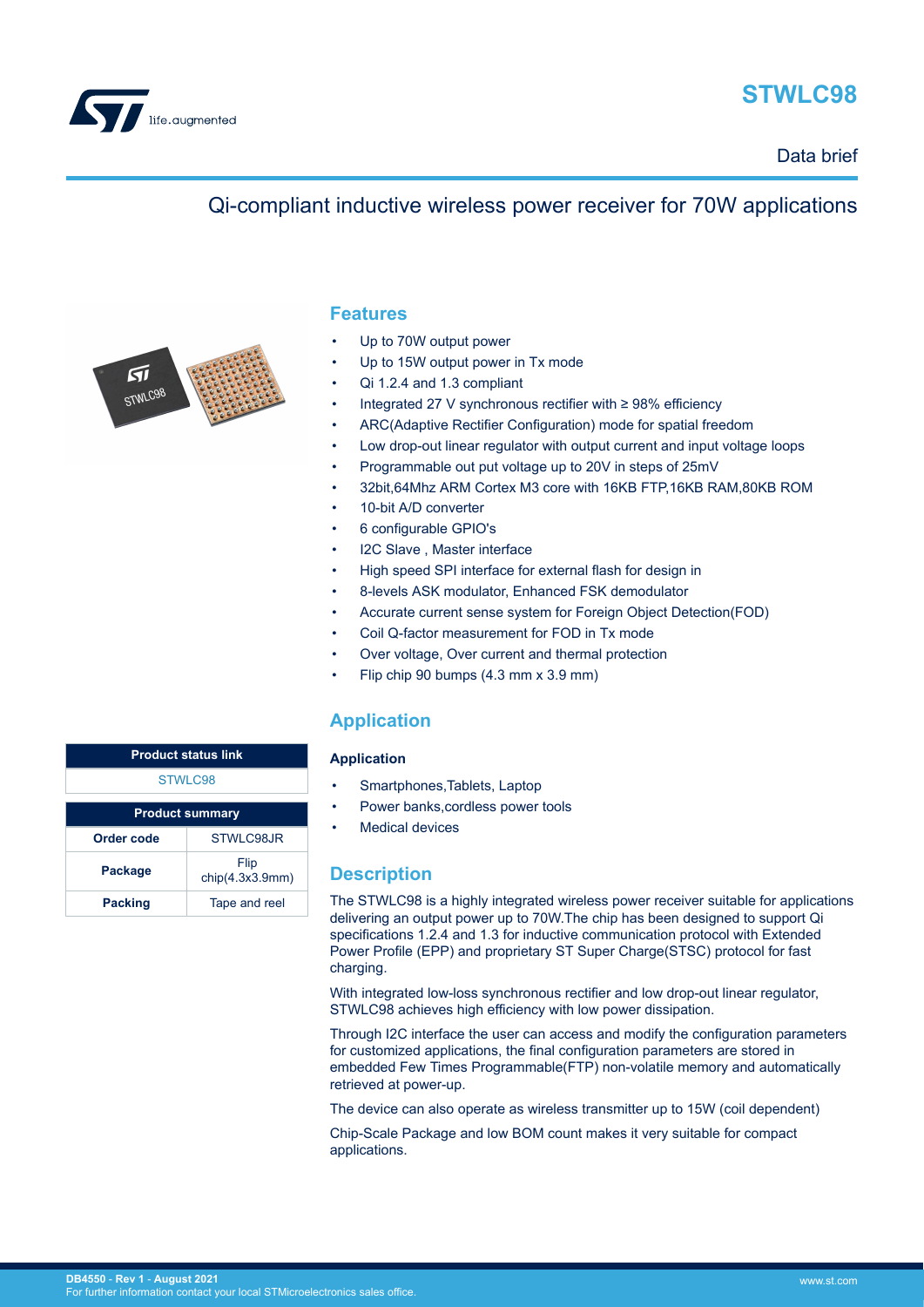# **1 Typical Application Diagram**

 $\sqrt{2}$ 

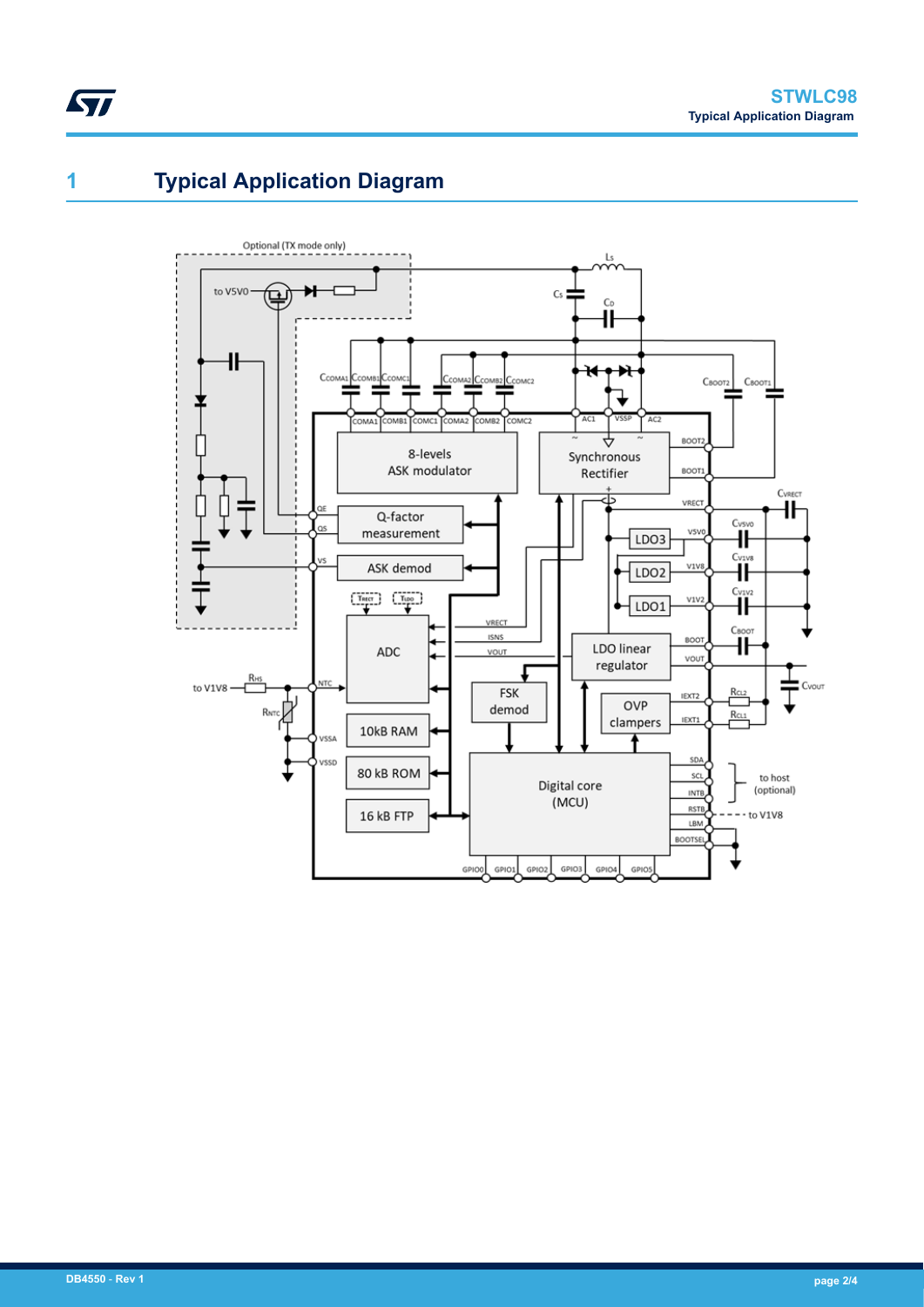## **Revision history**

### **Table 1. Document revision history**

| <b>Date</b> | <b>Version</b> | Changes          |
|-------------|----------------|------------------|
| 27-Aug-2021 |                | Initial release. |